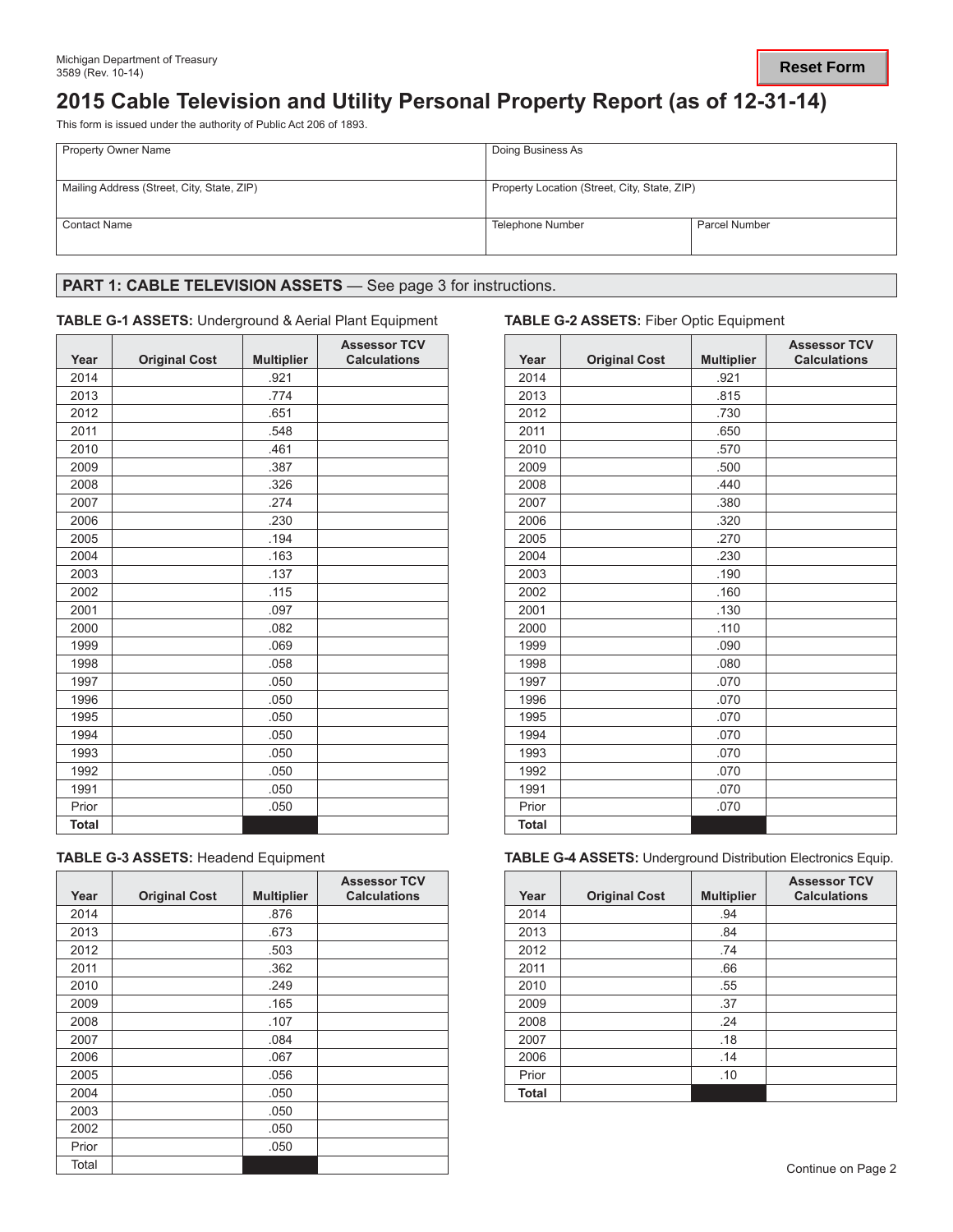| Year  | <b>Original Cost</b> | <b>Multiplier</b> | <b>Assessor TCV</b><br><b>Calculations</b> |
|-------|----------------------|-------------------|--------------------------------------------|
| 2014  |                      | .94               |                                            |
| 2013  |                      | .84               |                                            |
| 2012  |                      | .74               |                                            |
| 2011  |                      | .66               |                                            |
| 2010  |                      | .55               |                                            |
| 2009  |                      | .45               |                                            |
| 2008  |                      | .34               |                                            |
| 2007  |                      | .30               |                                            |
| 2006  |                      | .25               |                                            |
| 2005  |                      | .15               |                                            |
| 2004  |                      | .15               |                                            |
| 2003  |                      | .15               |                                            |
| 2002  |                      | .15               |                                            |
| Prior |                      | .15               |                                            |
| Total |                      |                   |                                            |

### **TABLE G-5 ASSETS:** Aerial Distribution Electronics Equip.

# **PART 2: UTILITY ASSETS** - See page 3 for instructions.

| Year  | <b>Original Cost</b> | <b>Multiplier</b> | <b>Assessor TCV</b><br><b>Calculations</b> | Year         | <b>Original Cost</b> | <b>Multip</b> |
|-------|----------------------|-------------------|--------------------------------------------|--------------|----------------------|---------------|
| 2014  |                      | .93               |                                            | 2014         |                      | .96           |
| 2013  |                      | .87               |                                            | 2013         |                      | .93           |
| 2012  |                      | .81               |                                            | 2012         |                      | .90           |
| 2011  |                      | .76               |                                            | 2011         |                      | .86           |
| 2010  |                      | .71               |                                            | 2010         |                      | .82           |
| 2009  |                      | .67               |                                            | 2009         |                      | .78           |
| 2008  |                      | .63               |                                            | 2008         |                      | .74           |
| 2007  |                      | .59               |                                            | 2007         |                      | .70           |
| 2006  |                      | .55               |                                            | 2006         |                      | .67           |
| 2005  |                      | .51               |                                            | 2005         |                      | .64           |
| 2004  |                      | .47               |                                            | 2004         |                      | .61           |
| 2003  |                      | .43               |                                            | 2003         |                      | .58           |
| 2002  |                      | .39               |                                            | 2002         |                      | .55           |
| 2001  |                      | .35               |                                            | 2001         |                      | .52           |
| 2000  |                      | .32               |                                            | 2000         |                      | .50           |
| Prior |                      | .32               |                                            | Prior        |                      | .50           |
| Total |                      |                   |                                            | <b>Total</b> |                      |               |

|       |                      |                   | <b>Assessor TCV</b> |              |                      |                |
|-------|----------------------|-------------------|---------------------|--------------|----------------------|----------------|
| Year  | <b>Original Cost</b> | <b>Multiplier</b> | <b>Calculations</b> | Year         | <b>Original Cost</b> | <b>Multipl</b> |
| 2014  |                      | .97               |                     | 2014         |                      | .99            |
| 2013  |                      | .91               |                     | 2013         |                      | 1.00           |
| 2012  |                      | .86               |                     | 2012         |                      | 1.01           |
| 2011  |                      | .81               |                     | 2011         |                      | 1.02           |
| 2010  |                      | .76               |                     | 2010         |                      | 1.03           |
| 2009  |                      | .71               |                     | 2009         |                      | 1.04           |
| 2008  |                      | .67               |                     | 2008         |                      | 1.05           |
| 2007  |                      | .63               |                     | 2007         |                      | 1.06           |
| 2006  |                      | .59               |                     | 2006         |                      | 1.08           |
| 2005  |                      | .56               |                     | 2005         |                      | 1.10           |
| 2004  |                      | .53               |                     | 2004         |                      | 1.12           |
| 2003  |                      | .51               |                     | 2003         |                      | 1.14           |
| 2002  |                      | .49               |                     | 2002         |                      | 1.16           |
| 2001  |                      | .47               |                     | 2001         |                      | 1.18           |
| 2000  |                      | .45               |                     | 2000         |                      | 1.20           |
| Prior |                      | .45               |                     | Prior        |                      | 1.20           |
| Total |                      |                   |                     | <b>Total</b> |                      |                |

### **TABLE H ASSETS:** Gas Distribution **TABLE I ASSETS:** Electric Transmission and Distribution

| <b>Assessor TCV</b><br><b>Calculations</b> | Year         | <b>Original Cost</b> | <b>Multiplier</b> | <b>Assessor TCV</b><br><b>Calculations</b> |
|--------------------------------------------|--------------|----------------------|-------------------|--------------------------------------------|
|                                            | 2014         |                      | .96               |                                            |
|                                            | 2013         |                      | .93               |                                            |
|                                            | 2012         |                      | .90               |                                            |
|                                            | 2011         |                      | .86               |                                            |
|                                            | 2010         |                      | .82               |                                            |
|                                            | 2009         |                      | .78               |                                            |
|                                            | 2008         |                      | .74               |                                            |
|                                            | 2007         |                      | .70               |                                            |
|                                            | 2006         |                      | .67               |                                            |
|                                            | 2005         |                      | .64               |                                            |
|                                            | 2004         |                      | .61               |                                            |
|                                            | 2003         |                      | .58               |                                            |
|                                            | 2002         |                      | .55               |                                            |
|                                            | 2001         |                      | .52               |                                            |
|                                            | 2000         |                      | .50               |                                            |
|                                            | Prior        |                      | .50               |                                            |
|                                            | <b>Total</b> |                      |                   |                                            |

### **TABLE K ASSETS: Fluid Pipeline**

| <b>Assessor TCV</b><br><b>Calculations</b> | Year  | <b>Original Cost</b> | <b>Multiplier</b> | <b>Assessor TCV</b><br><b>Calculations</b> |
|--------------------------------------------|-------|----------------------|-------------------|--------------------------------------------|
|                                            | 2014  |                      | .99               |                                            |
|                                            | 2013  |                      | 1.00              |                                            |
|                                            | 2012  |                      | 1.01              |                                            |
|                                            | 2011  |                      | 1.02              |                                            |
|                                            | 2010  |                      | 1.03              |                                            |
|                                            | 2009  |                      | 1.04              |                                            |
|                                            | 2008  |                      | 1.05              |                                            |
|                                            | 2007  |                      | 1.06              |                                            |
|                                            | 2006  |                      | 1.08              |                                            |
|                                            | 2005  |                      | 1.10              |                                            |
|                                            | 2004  |                      | 1.12              |                                            |
|                                            | 2003  |                      | 1.14              |                                            |
|                                            | 2002  |                      | 1.16              |                                            |
|                                            | 2001  |                      | 1.18              |                                            |
|                                            | 2000  |                      | 1.20              |                                            |
|                                            | Prior |                      | 1.20              |                                            |
|                                            | Total |                      |                   |                                            |